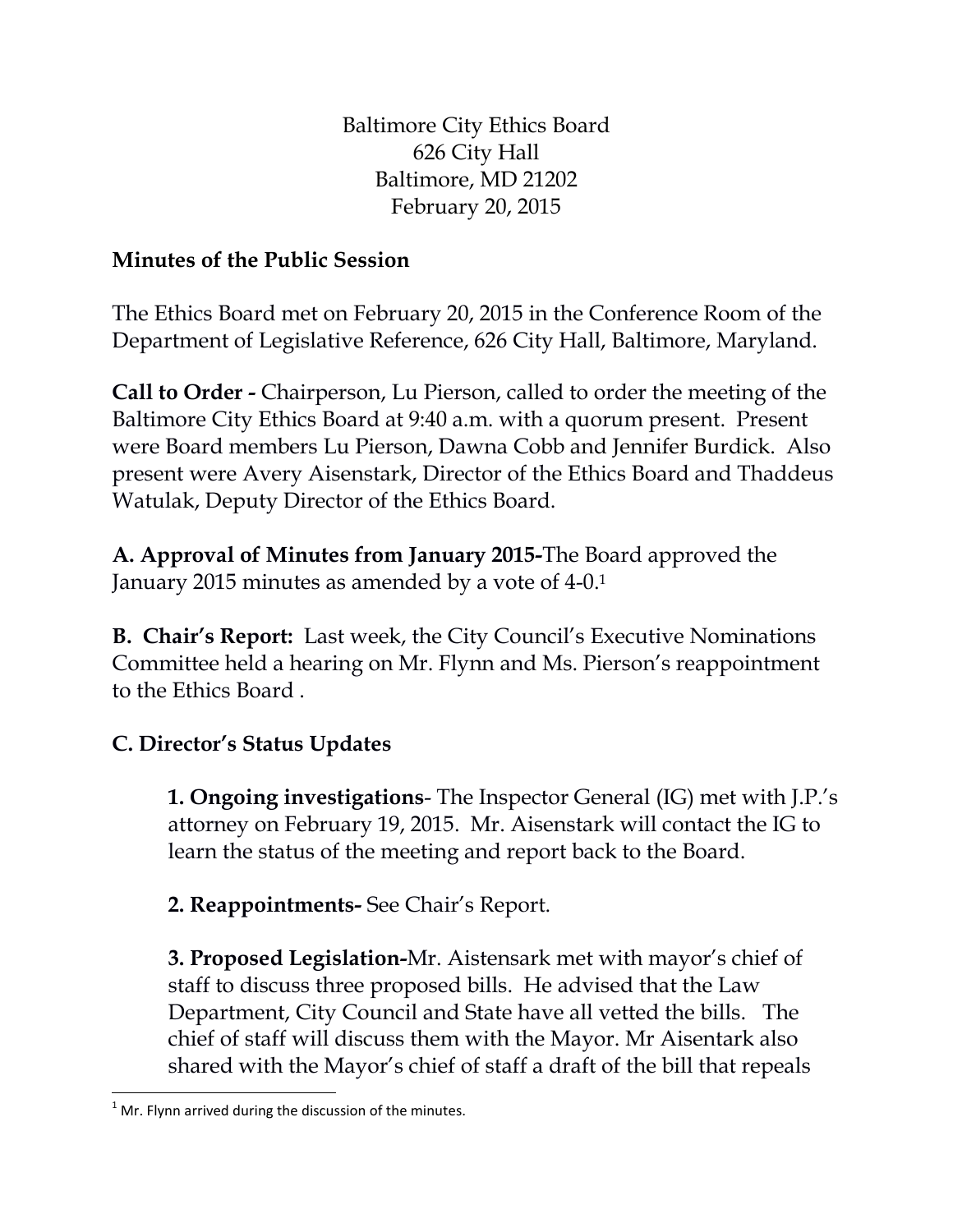the exemption for those employees who file a disclosure from with the State from having to file one with the City. A motion to support proposing this bill was approved 4-0.

4. Mr. Aisenstark shared copies of e-mail inquiries he has received regarding various ethics matters.

5. The Department of Human Resources is drafting a nepotism policy and the IG asked Mr. Aisenstark's opinion. Mr. Aisenstark provided his comments and made it clear that the Board has not commented on the policy.

6. Mr. Aisenstark reported that he had been contacted about a potential conflict that involved pre-appointment advice. No Board action was taken.

## **D. Preparing for 2015 Financial Disclosure Season**

1. **Electronic filing updates**- Mr. Watulak is waiting for confirmation that minor changes to the program have been made. Going forward, the Mayor's Office of Information Technology (MOIT) will not have the budget for these kinds of projects, which means that the Board will have to fund them. Routine programming changes will be handled by MOIT, which will also take over Help desk functions.

2. **Draft paper filing policy**-This policy, approved at the last meeting, was shared with the Board. The policy was approved by a vote of 4- 0.

3. **Notifications –** Board staff e-mailed agency heads a reminder that they need to appoint a coordinator. The coordinator creates a list of those who must file financial disclosure forms. Past filers will be emailed a reminder to file and advised that they should contact their coordinator and the Help desk if they have any issues

## **E. Solicitation Requests**